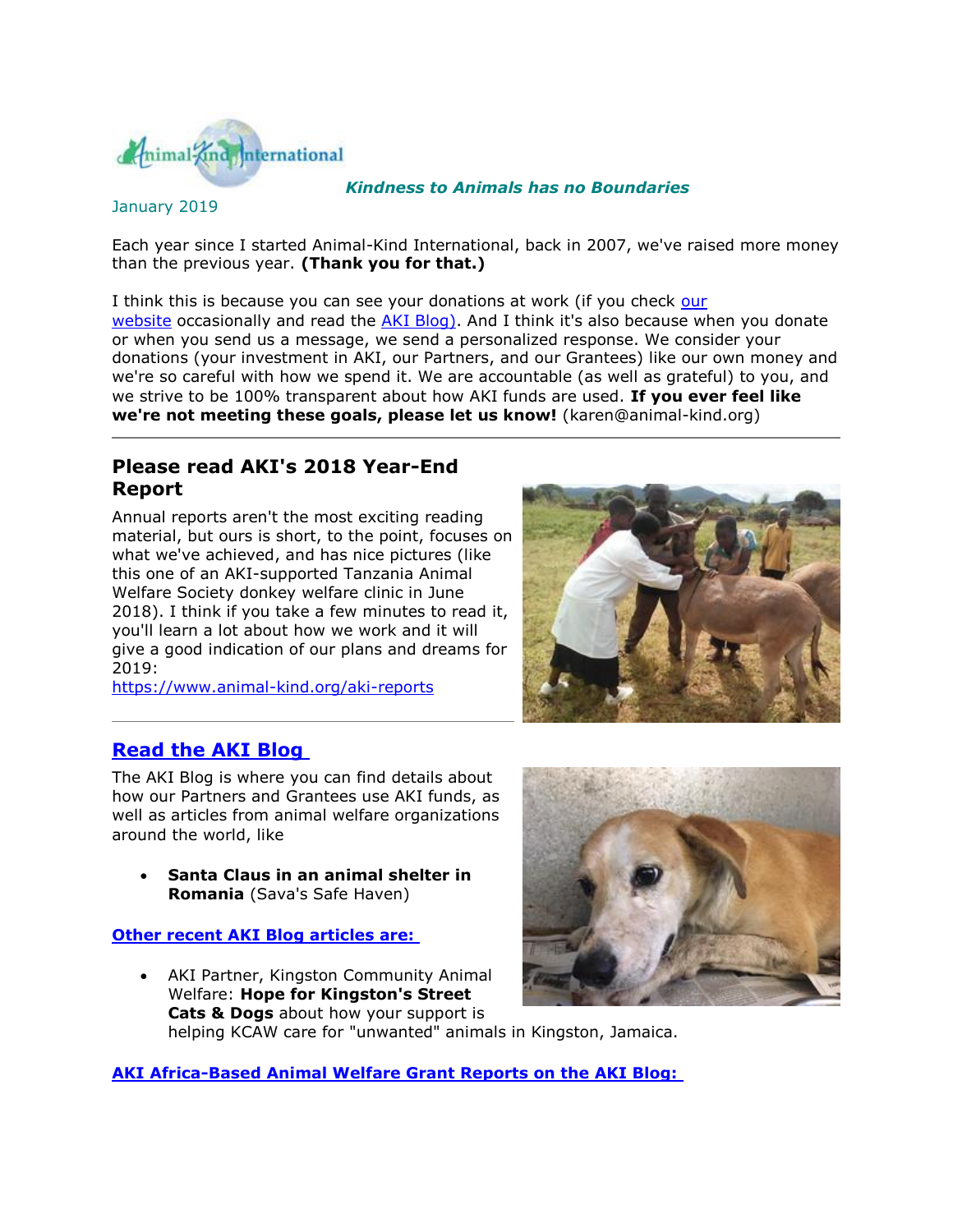- **Save Animals-Democratic Republic of Congo**-read about how this new organization is helping animals in the DRC, one of the more difficult places to help animals!
- **Social and Animal Welfare Services-Somaliland**-This AKI grant is supporting 6 donkey welfare clinics.
- **Funda Nenja-South Africa**-AKI's Malcolm Alexander Memorial Grant for a project that benefits both dogs and children.
- **Mdzananda Animal Clinic-South Africa**-photo above: one of the 37 dogs & 2 cats treated in MAC's hospital in December. MAC used AKI grant funds to purchase cat and dog food for animals recovering in their hospital, treated in their surgery, and staying in their stray unit during November & December.
- **Animal Rescue League-Senegal**-making preparations for their rabies vaccination clinic (which is so much more than a rabies clinic, it aims to reinforce government's decision to stop poisoning and instead, start vaccinating and clean up unlicensed garbage dumps).

We're starting to plan our Second Annual (2019) Africa-Based Animal Welfare Organization Grant Program, which will build on lessons learned from the 2018 program. **[We hope we](http://cts.vresp.com/c/?AnimalKindInternatio/db70701efb/f33df9aebc/5538cb5237)  [can count on your support to fund worthy grant applicants this year!](http://cts.vresp.com/c/?AnimalKindInternatio/db70701efb/f33df9aebc/5538cb5237)**

Our 2nd article appeared on **Drifters Guide to the Planet**-it's about helping animals while you're traveling. Read it here:

[https://driftersguide.com/how-to-help-homeless-dogs-or-cats-while-traveling/](http://cts.vresp.com/c/?AnimalKindInternatio/db70701efb/f33df9aebc/2a7de0b975)

# **AKI in 2019**

We have big plans for 2019 including holding our grant program, as mentioned above, and continued funding for our AKI Partner Organizations at at least 2018 levels, hopefully higher (depending on how our donations go).

And we'll continue our "special projects":

- Raising money so that **Uganda SPCA can purchase a large plot of land for an expanded Haven.**
- Submitting proposals for **funding for the 1st ever spay/neuter campaign in South Sudan, which will include 2 weeks of training** for local vets, vet techs, community organizers, and Humane Educators.
- And of course, continuing to keep you informed about what your support helps us achieve.

**[ABOUT AKI PARTNER UGANDA SPCA-LAND PURCHASE](http://cts.vresp.com/c/?AnimalKindInternatio/db70701efb/f33df9aebc/df68eed9c1)**

# I'd like to donate to AKI



## **[ABOUT AKI PARTNER SOUTH SUDAN-SPAY/NEUTER](http://cts.vresp.com/c/?AnimalKindInternatio/db70701efb/f33df9aebc/cf35471b86)**